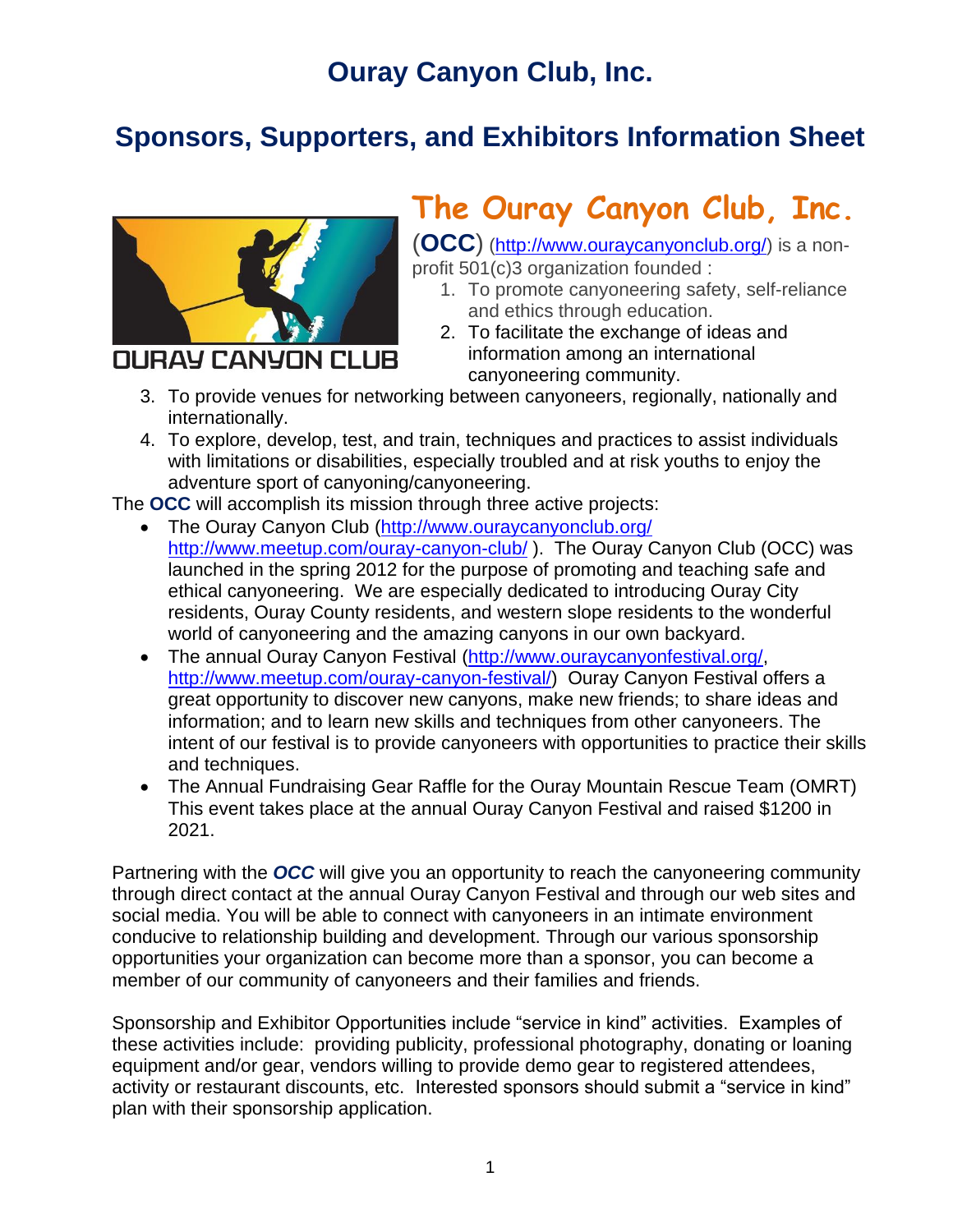# *Four Sponsorship Opportunities*

All Sponsor benefits are **valid for one year** from Sponsorship Agreement signature date.



#### **Festival Exposure**

- Your company banner or ad featured prominently on the wall of the Ouray Community Center, site of the daily social activities at the Ouray Canyon Festival. Banner or ad to be provided by Your Company.
- Your company will be provided exposition space including a table in the Ouray Community Center, site of the daily social activities at the Ouray Canyon Festival.
- Your company logo included on the Official Festival beer mug (Printing will occur as needed. New sponsors will be included on the next printing as demand requires.)
- Your company will receive two Ouray Canyon Festival attendee registrations.

#### **Web Site Exposure**

- Your company logo featured prominently on our sponsors page at the Ouray Canyon Festival and Ouray Canyon Club websites.
- We will place a hot link to your company on the Sponsors Page of our web sites.
- Your logo featured in the rotating sponsor logo banner ad visible on our home page.

#### **Publicity in the News**

- Your company's name mentioned in every organizational press release distributed to a broad list of Colorado news media (estimated four press releases per year).
- Your company's name and logo will be listed as the Empowering Top Sponsor on the Sponsors Sheet in our digital media kit, available online to all media.

#### **Sponsor Rights**

Your sponsorship status enables you to utilize our organization's assets for marketing:

- Official use of the **OCC** logo and name in your own marketing materials to help your company publicize its charitable/sponsorship efforts.
- Official use of **OCC**'s press kit documents and press releases to be used for your marketing.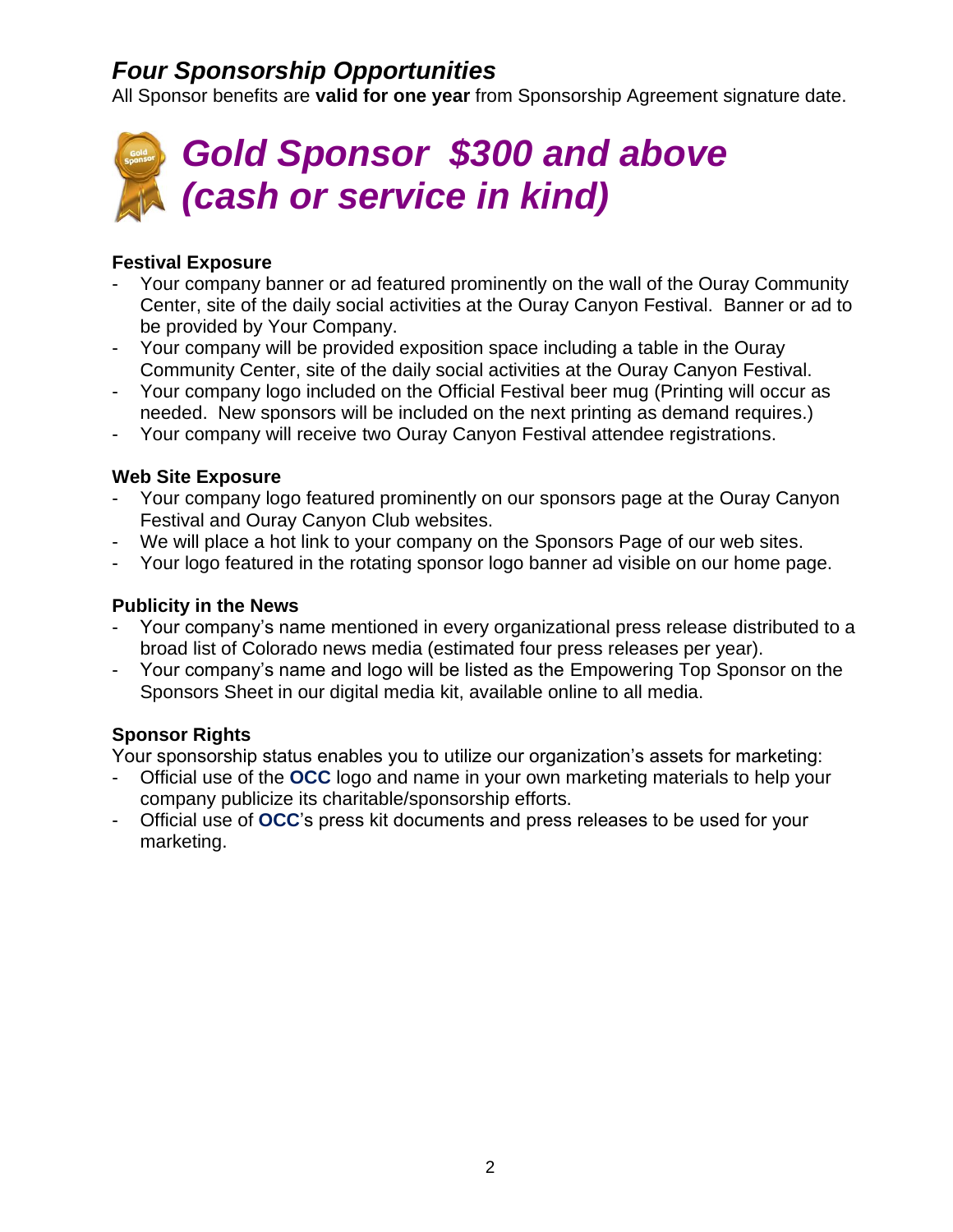

#### **Festival Exposure**

- Your company banner or ad featured prominently on the wall of the Ouray Community Center, site of the daily social activities at the Ouray Canyon Festival. Banner or ad to be provided by Your Company.
- Your company will be provided exposition space including a table in the Ouray Community Center, site of the daily social activities at the Ouray Canyon Festival.
- Your company logo included on the Official Festival beer mug (Printing will occur as needed. New sponsors will be included on the next printing as demand requires.)
- Your company will receive one Ouray Canyon Festival attendee registration.

#### **Web Site Exposure**

- Your company logo featured prominently on our sponsors page at the Ouray Canyon Festival and Ouray Canyon Club websites.
- Your logo featured in the rotating sponsor logo banner ad visible on our home page.
- We will place a hot link to your company on the Sponsors Page of our web sites.
- Your logo featured in the rotating sponsor logo banner ad visible on our home page.

#### **Publicity in the News**

- Your company's name mentioned in every organizational press release distributed to a broad list of Colorado news media (estimated four press releases per year).
- Your company's name and logo will be listed as the Empowering Top Sponsor on the Sponsors Sheet in our digital media kit, available online to all media.

#### **Sponsor Rights**

Your sponsorship status enables you to utilize our organization's assets for marketing:

- Official use of the **OCC** logo and name in your own marketing materials to help your company publicize its charitable/sponsorship efforts.
- Official use of **OCC**'s press kit documents and press releases to be used for your marketing.

# *Bronze Sponsor \$100 -- \$199 (cash or service in kind)*

#### **Festival Exposure**

- Your company banner ad featured prominently on the wall of the Ouray Community Center, site of the daily social activities at the Ouray Canyon Festival. Banner ad to be provided by Your Company.
- Your company will be provided exposition space including a table in the Ouray Community Center, site of the daily social activities at the Ouray Canyon Festival.
- Your company logo included on the Official Festival beer mug (Printing will occur as needed. New sponsors will be included on the next printing as demand requires.)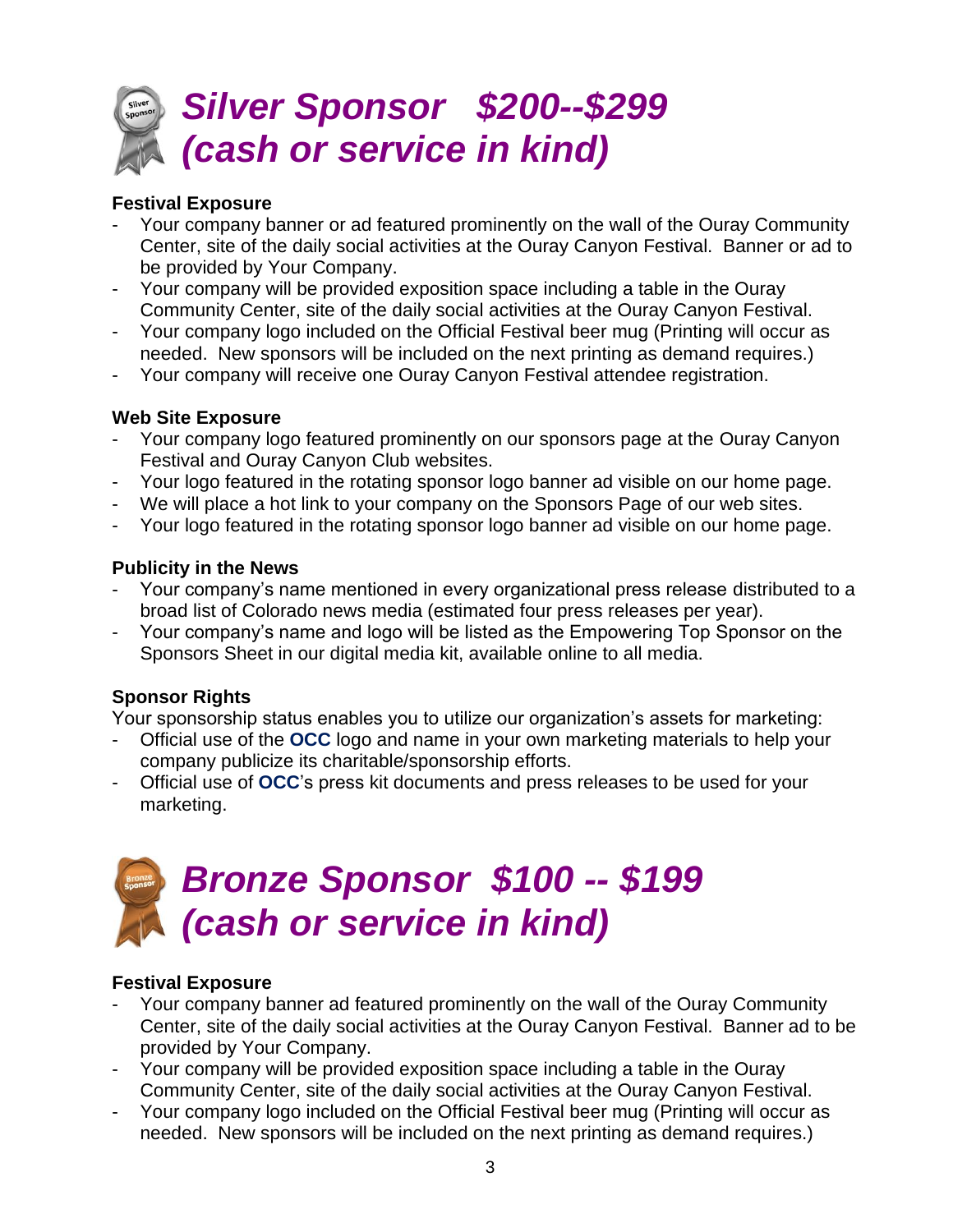#### **Web Site Exposure**

- Your company logo featured prominently on our sponsors page at the Ouray Canyon Festival and Ouray Canyon Club websites.
- We will place a hot link to your company on the Sponsors Page of our web sites.
- Your logo featured in the rotating sponsor logo banner ad visible on our home page.

#### **Publicity in the News**

- Your company's name mentioned in every organizational press release distributed to a broad list of Colorado news media (estimated four press releases per year).
- Your company's name and logo will be listed as the Empowering Top Sponsor on the Sponsors Sheet in our digital media kit, available online to all media.

#### **Sponsor Rights**

Your sponsorship status enables you to utilize our organization's assets for marketing:

- Official use of the **OCC** logo and name in your own marketing materials to help your company publicize its charitable/sponsorship efforts.
- Official use of **OCC**'s press kit documents and press releases to be used for your marketing.



# *Supporting Sponsor \$50 -- \$99 (cash or service in kind)*

#### **Web Site Exposure**

- Your company logo featured prominently on our sponsors page at the Ouray Canyon Festival and Ouray Canyon Club websites.
- We will place a hot link to your company on the Sponsors Page of our web sites.
- Your logo featured in the rotating sponsor logo banner ad visible on our home page.

#### **Publicity in the News**

- Your company's name mentioned in every organizational press release distributed to a broad list of Colorado news media (estimated four press releases per year).
- Your company's name and logo will be listed as the Empowering Top Sponsor on the Sponsors Sheet in our digital media kit, available online to all media.

#### **Sponsor Rights**

Your sponsorship status enables you to utilize our organization's assets for marketing:

- Official use of the **OCC** logo and name in your own marketing materials to help your company publicize its charitable/sponsorship efforts.
- Official use of OCC's press kit documents and press releases to be used for your marketing.

# *Sponsorship Questions: Contact Chris Hinkson at 970-318-0989 or info@ouraycanyonClub.org*